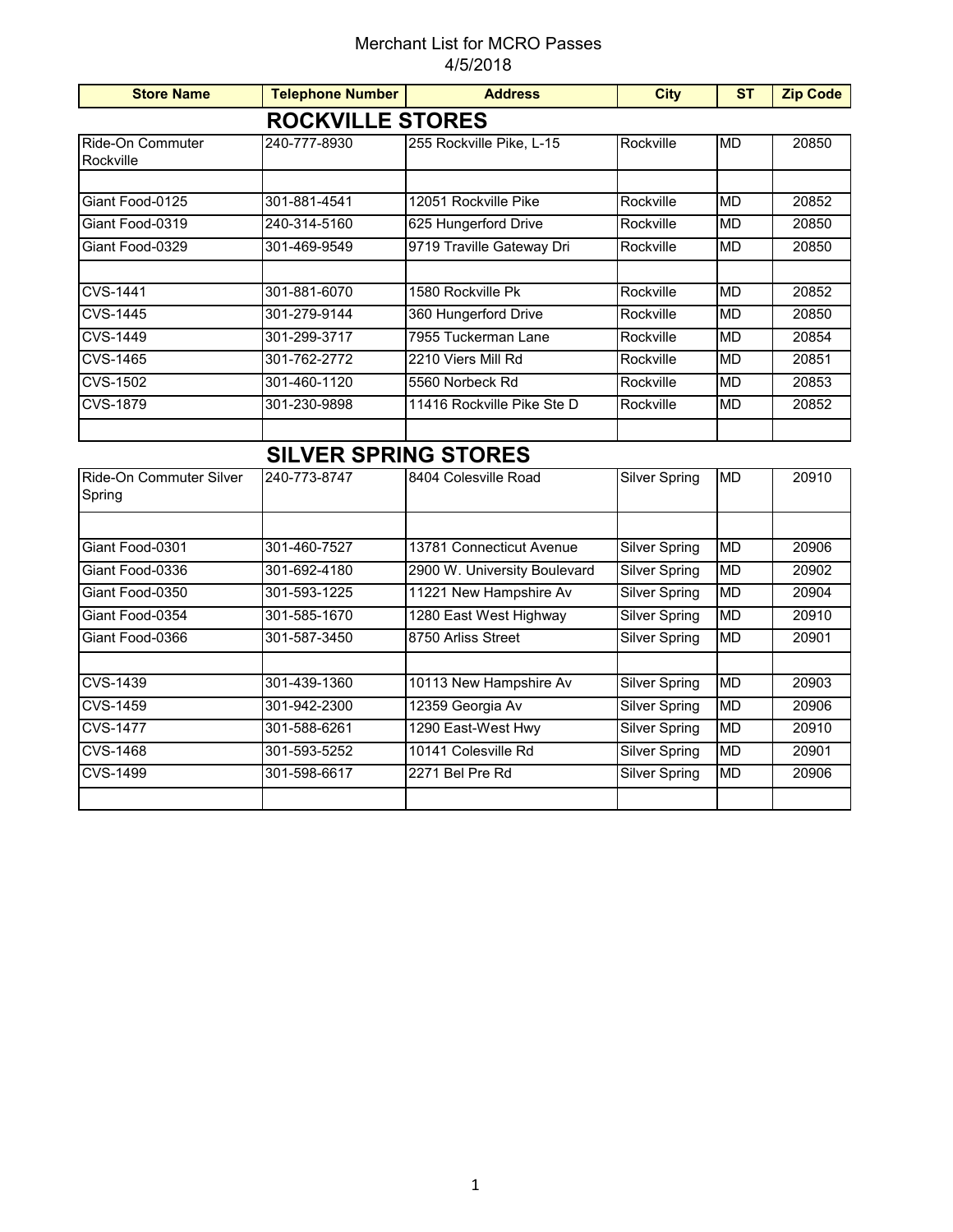## Merchant List for MCRO Passes 4/5/2018

| <b>Store Name</b> | <b>Telephone Number</b> | <b>Address</b>                      | <b>City</b> | <b>ST</b>       | <b>Zip Code</b> |
|-------------------|-------------------------|-------------------------------------|-------------|-----------------|-----------------|
|                   | <b>WHEATON STORES</b>   |                                     |             |                 |                 |
| Zodiac-Wheaton    | 301-946-7520            | 11248 Triangle Lane, 1F             | Wheaton     | <b>MD</b>       | 20902           |
|                   |                         |                                     |             |                 |                 |
| <b>CVS-1177</b>   | 301-942-1791            | 11900 Viers Mill Rd                 | Wheaton     | <b>MD</b>       | 20902           |
| <b>CVS-1440</b>   | 301-949-3033            | 12209 Viers Mill Rd                 | Wheaton     | <b>MD</b>       | 20906           |
| <b>CVS-1485</b>   | 301-871-7511            | 13729 Connecticut Avenue            | Wheaton     | <b>MD</b>       | 20906           |
| <b>CVS-1973</b>   | 301-942-4009            | 2321 University Blvd W              | Wheaton     | <b>MD</b>       | 20902           |
|                   |                         |                                     |             |                 |                 |
|                   | <b>BETHESDA STORES</b>  |                                     |             |                 |                 |
| Giant Food-0132   | 301-897-9139            | 10400 Old Georgetown Road           | Bethesda    | <b>MD</b>       | 20814           |
| Giant Food-0327   | 301-492-5160            | 7142 Arlington Road                 | Bethesda    | <b>MD</b>       | 20814           |
| Giant Food-0357   | 301-652-1484            | 5400 Westbard Avenue                | Bethesda    | <b>MD</b>       | 20816           |
|                   |                         |                                     |             |                 |                 |
| <b>CVS-1475</b>   | 301-530-3666            | 10233 Old Georgetown Rd             | Bethesda    | <b>MD</b>       | 20814           |
| <b>CVS-1479</b>   | 301-656-2522            | 6917 Arlington Rd                   | Bethesda    | <b>MD</b>       | 20814           |
| <b>CVS-1494</b>   | 301-229-3262            | 4601-A Sangamore Rd                 | Bethesda    | <b>MD</b>       | 20816           |
| <b>CVS-1831</b>   | 301-986-9144            | 7809 Wisconsin Av                   | Bethesda    | <b>MD</b>       | 20814           |
|                   |                         |                                     |             |                 |                 |
|                   |                         | <b>FRIENDSHIP HEIGHTS/DC STORES</b> |             |                 |                 |
|                   |                         |                                     |             |                 |                 |
|                   |                         |                                     |             |                 |                 |
| Giant Food-0312   | 240-497-6100            | 5463 Wisconsin Avenue               | Chevy Chase | <b>MD</b>       | 20815           |
|                   |                         |                                     |             |                 |                 |
| <b>CVS-2174</b>   | 202-537-1587            | 4555 Wisconsin Av NW                | Washington  | $\overline{DC}$ | 20016           |
| <b>CVS-2330</b>   | 202-722-7593            | 110 Carroll Street NW               | Washington  | $\overline{DC}$ | 20012           |
| <b>CVS-1364</b>   | 202-829-5234            | 6514 Georgia Av NW                  | Washington  | $\overline{DC}$ | 20012           |
| <b>CVS-1346</b>   | 202-966-6600            | 5550 Connecticut Ave NW             | Washington  | $\overline{DC}$ | 20015           |
| <b>CVS-6214</b>   | 202-244-0575            | 5335 Wisconsin Ave NW               | Washington  | <b>DC</b>       | 20015           |